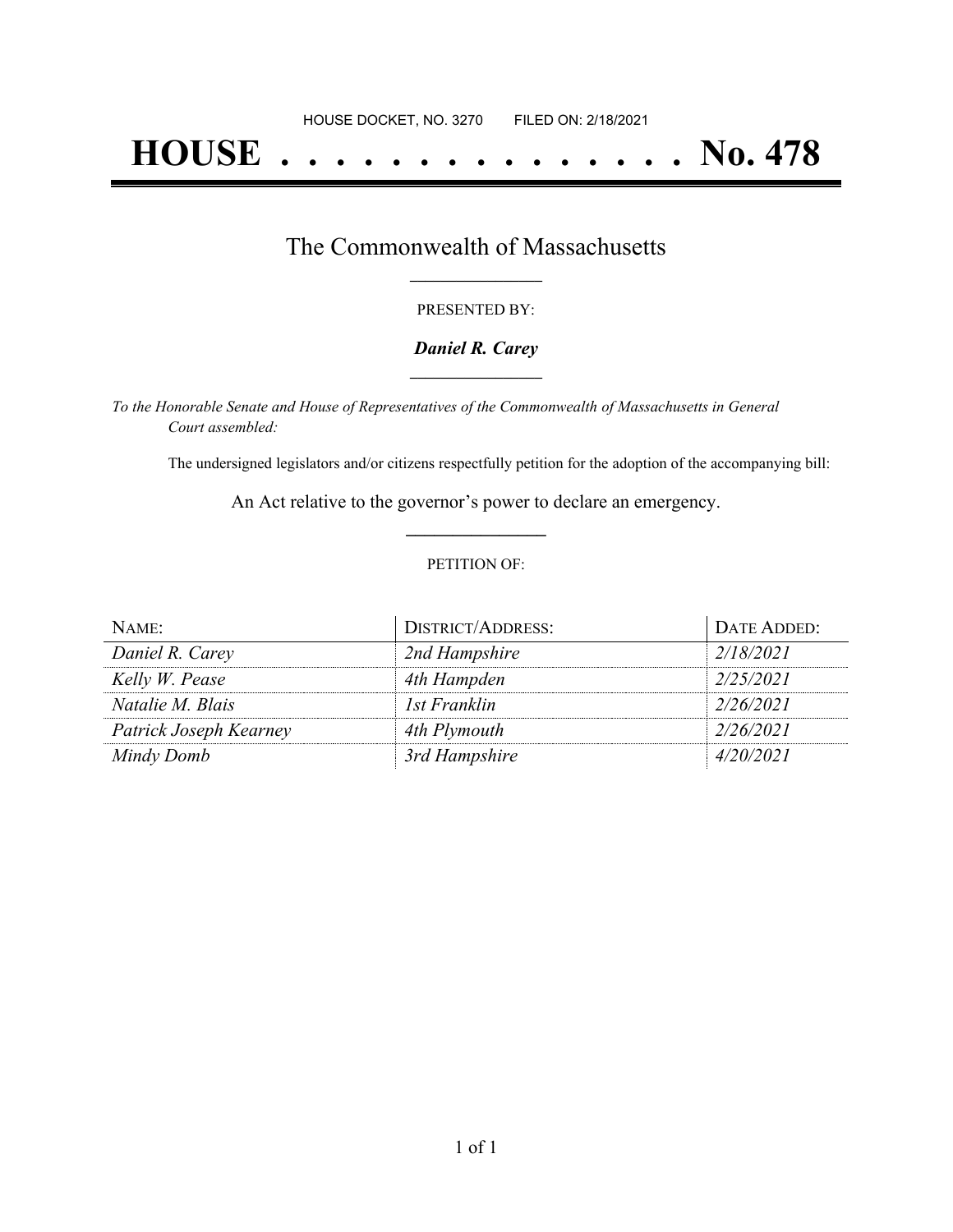By Mr. Carey of Easthampton, a petition (accompanied by bill, House, No. 478) of Daniel R. Carey and others relative to the power of the Governor to declare an emergency. Covid-19 and Emergency Preparedness and Management.

## The Commonwealth of Massachusetts

**In the One Hundred and Ninety-Second General Court (2021-2022) \_\_\_\_\_\_\_\_\_\_\_\_\_\_\_**

**\_\_\_\_\_\_\_\_\_\_\_\_\_\_\_**

An Act relative to the governor's power to declare an emergency.

Be it enacted by the Senate and House of Representatives in General Court assembled, and by the authority *of the same, as follows:*

| $\mathbf{1}$ | SECTION 1. Chapter 17 of the General Laws, as appearing in the 2018 Official Edition,             |
|--------------|---------------------------------------------------------------------------------------------------|
| 2            | is hereby amended by striking out section 2A and inserting in place thereof the following         |
| 3            | section:-                                                                                         |
| 4            | Section 2A. Upon declaration by the governor that an emergency exists, which is                   |
| 5            | detrimental to the public health, the commissioner may for a period of 90 days, with the approval |
| 6            | of the governor and the public health council, during such period of emergency, take such action  |
| 7            | and incur such liabilities as the commissioner may deem necessary to assure the maintenance of    |
| 8            | public health and the prevention of disease. Such 90-day period may be extended by joint          |
| 9            | resolution of the general court until such time as the governor declares that such emergency has  |
| 10           | terminated.                                                                                       |
|              |                                                                                                   |